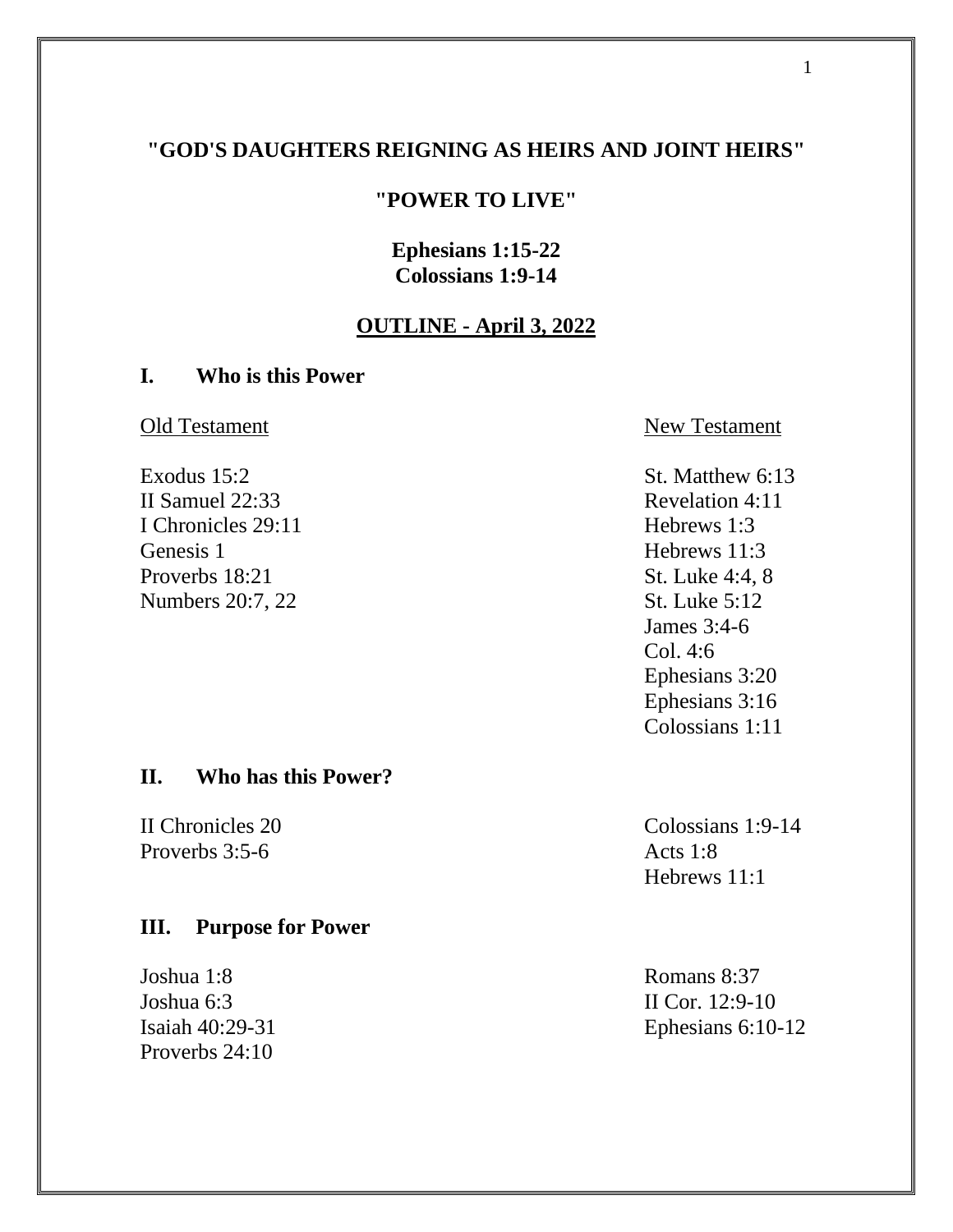# **IV. Strong in the Lord**

Joshua 6 St. John 6:13 Proverbs 24:10 II Peter 1:3 Psalms 27:1-2 James 4:7 Psalms 73:26 Psalms 81:1 Proverbs 10:29

Ephesians 6:10-18 Joshua 1:8 Ephesians 6:10 Isaiah 40:29-31 Colossians 1:10 Zechariah 4:6 Revelation 7:12

#### **DISCUSSION QUESTIONS TO CONSIDER**

- 1. How do you access God's Power?
- 2. Why is Jesus so specific about a believer speaking the Word only?
- 3. What is meant by "death and life are in the power of the tongue?"
- 4. Give an example from your experience about the negative and/or positive use of your tongue and the outcome.
- 5. Talk about "reacting" and "responding" and compare to the VERTICAL and horizontal.
- 6. How do you learn to control your tongue, and give instances where you either lost control or maintained control.
- 7. Discuss James 3:6-12.
- 8. Why do we need God's Power?
- 9. Why will you not be strengthened until you receive the Power of God?